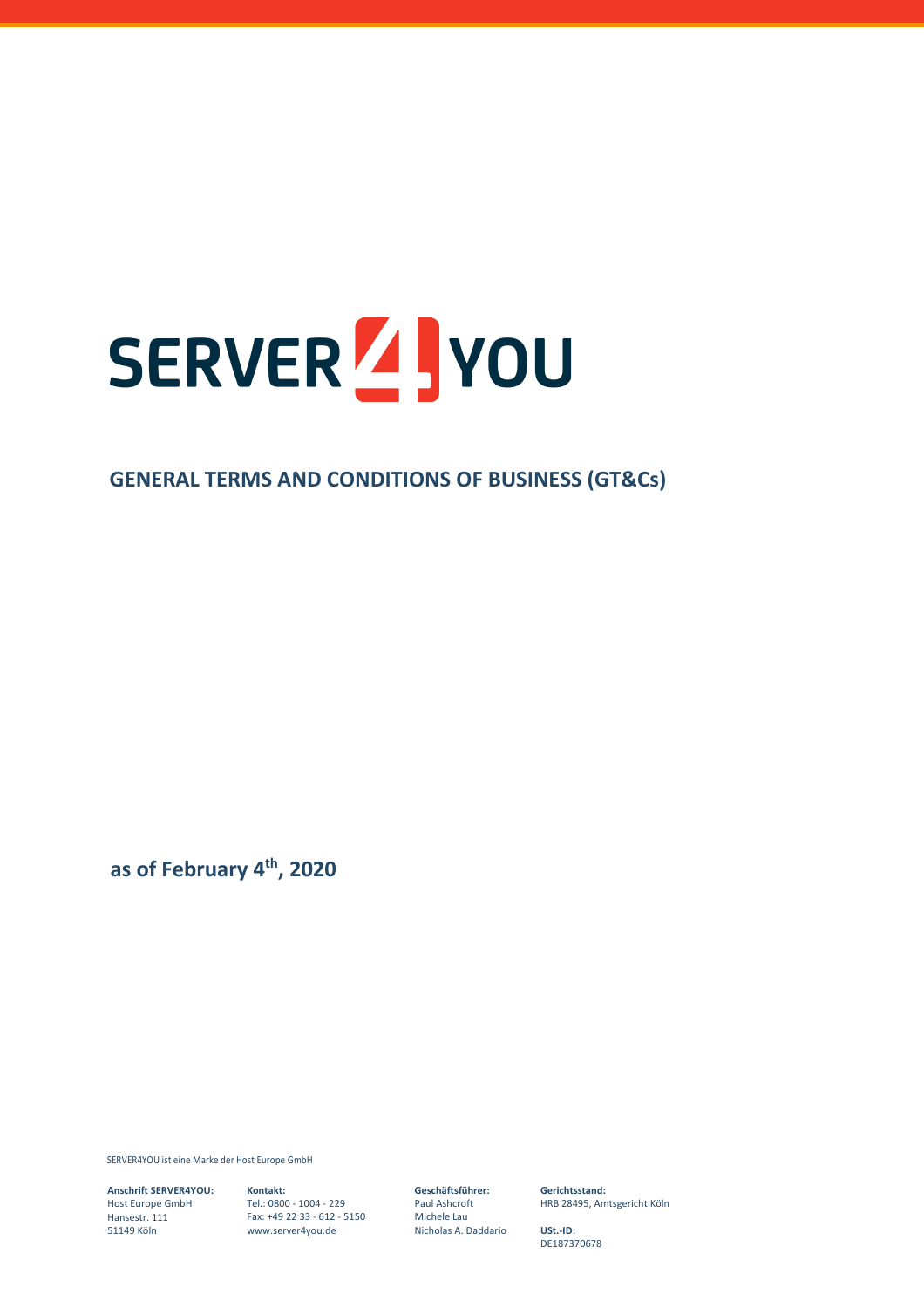

Host Europe GmbH shall render for the brand SERVER4YOU all services exclusively on the basis of these General Terms and Conditions of Business. Any terms and conditions of business deviating herefrom shall not be recognised, unless expressly consented to in writing. These General Terms and Conditions of Business shall apply even if services are rendered unconditionally despite Host Europe GmbH knowing of terms and conditions of the customer that conflict with or deviate from these.

These General Terms and Conditions are provided in English for your convenience. Please note that in case of a dispute or discrepancy between the German Terms and Conditions and the English translation, the German version shall prevail.

### **§ 1 Subject-matter of the Contract**

Host Europe GmbH (hereinafter called "Provider") operates computers constantly connected to the Internet (servers). The Provider shall make these computers wholly (on a dedicated basis) or partly (on a virtually dedicated basis) available to the customer for its own purposes.

### **§ 2 The Provider's Services**

### (1)

The Provider shall render services, itself or through third parties, as further detailed in the service specifications of the respective product. Other commitments, promises of services or collateral agreements shall be effective only if confirmed in writing by the Provider. Unless otherwise expressly agreed upon, the Provider may also appoint expert employees or third parties to render the services incumbent upon it.

# (2)

The Provider shall provide the customer with access enabling the customer to administer its server itself over the Internet. This access shall be protected by means of a password. This password shall not be known to the Provider. The customer undertakes to regularly alter, and keep strictly secret, the passwords received from the Provider for the purpose of accessing the Provider's services. The customer shall promptly inform the Provider as soon as it becomes aware that the password has become known to unauthorised third parties.

SERVER4YOU ist eine Marke der Host Europe GmbH

**Anschrift SERVER4YOU:** Host Europe GmbH Hansestr. 111 51149 Köln

**Kontakt:** Tel.: 0800 - 1004 - 229 Fax: +49 22 33 - 612 - 5150 www.server4you.de

**Geschäftsführer:** Paul Ashcroft Michele Lau Nicholas A. Daddario **Gerichtsstand:** HRB 28495, Amtsgericht Köln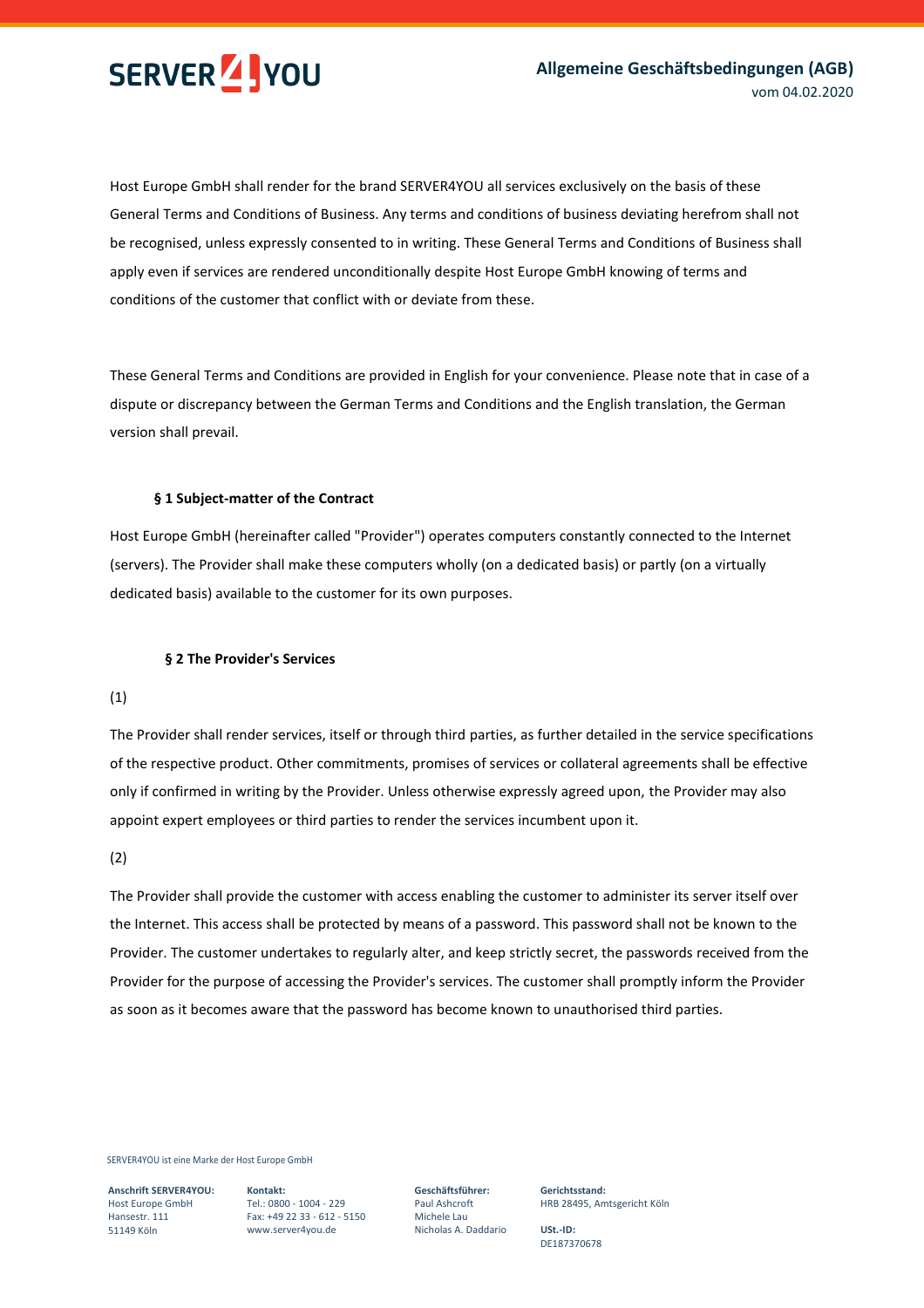

# (3)

The Provider is entitled to extend its services, to adapt to technical progress and/or to make improvements to its services. This applies in particular if the adjustment appears necessary to prevent misuse or the provider is obliged to adjust the performance due to statutory regulations.

# **§ 3 Prices and Payments**

# (1)

For the services specified in Section 2, the customer shall pay in advance the prices quoted in the offer for the services. All charges mentioned shall, unless otherwise expressly specified, include German value-added tax at the respective applicable statutory rate. Private customers shall be charged the respective value-added tax rate valid for their EU state.

(2)

Charges unrelated to usage shall be due and payable in advance for the respective contract term, unless a different billing period is agreed upon with the customer. Charges relating to usage shall be due and payable at the end of the respective billing period. All charges shall be based on the respective prices agreed upon for this with the customer. Insofar as individual services of the Provider are billed according to time spent or consumption, the customer shall be entitled to have bills sent monthly by email. These bills shall specify the type of service billed and the time spent or consumption.

# (3)

If the value-added tax rate stipulated by law is altered, the Provider may, from the time when this change in the VAT rate enters into effect, adjust accordingly the charges for goods delivered, or services rendered, within the framework of continuing obligations.

# (4)

The Provider shall, depending upon the agreed mode of payment, invoice its services either monthly or for several months in advance. The amounts specified in the invoice shall be due for payment, without any deduction, immediately upon receipt of the invoice. In each case, the Provider shall post an electronic invoice in the customer system or by email. The customer hereby agrees thereto. If the customer requests that an invoice be sent by post, the Provider may claim for this an appropriate charge per invoice, normally 7.50 € including VAT. This shall not establish any legal entitlement of the customer to the continual sending of invoices in the form customary at the time of the conclusion of the contract.

SERVER4YOU ist eine Marke der Host Europe GmbH

**Anschrift SERVER4YOU:** Host Europe GmbH Hansestr. 111 51149 Köln

**Kontakt:** Tel.: 0800 - 1004 - 229 Fax: +49 22 33 - 612 - 5150 www.server4you.de

**Geschäftsführer:** Paul Ashcroft Michele Lau Nicholas A. Daddario **Gerichtsstand:** HRB 28495, Amtsgericht Köln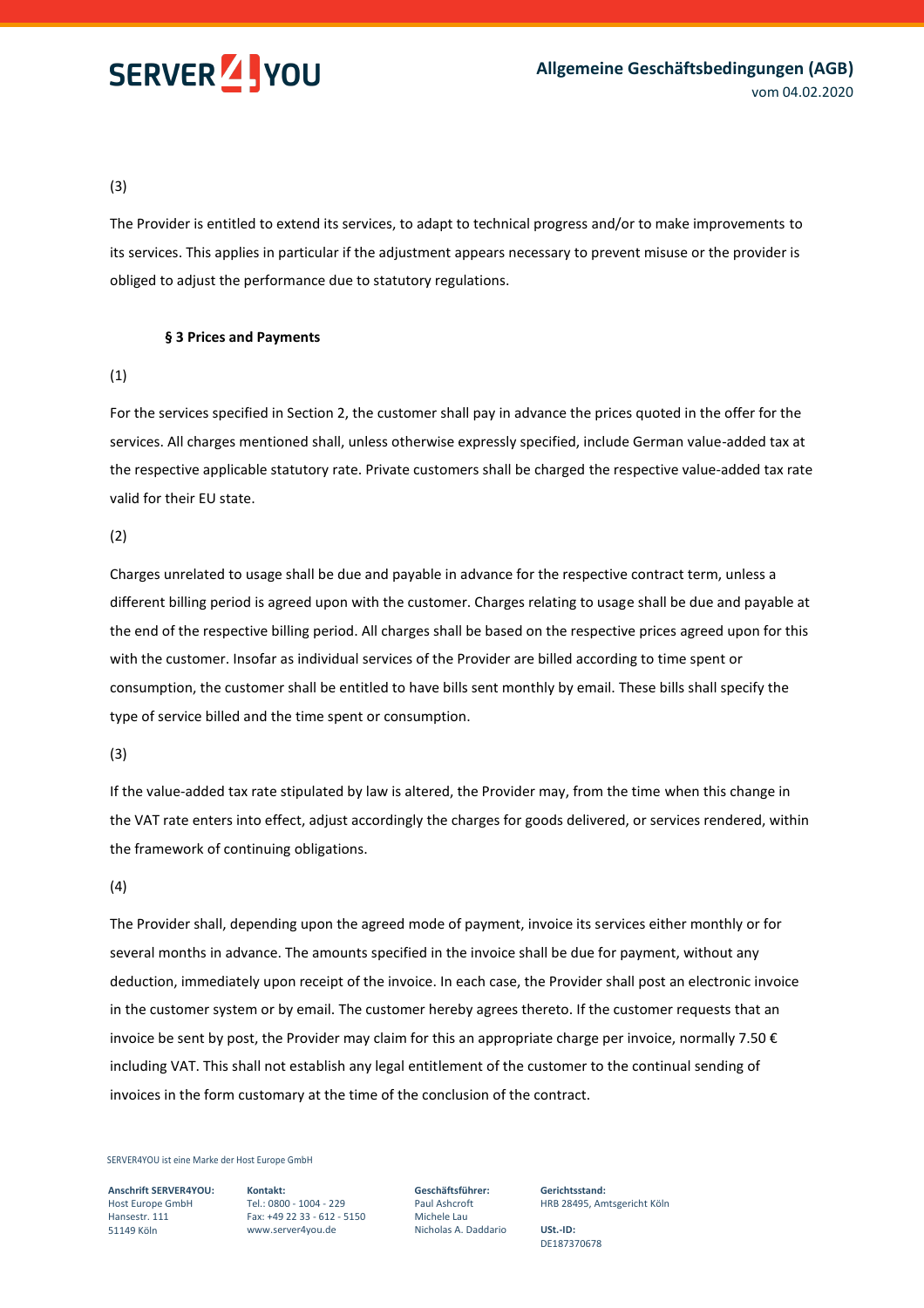

# (5)

The customer shall, even without a reminder, enter into default in the event that it fails to pay an invoice within 14 days of receipt of the invoice or within 14 days of notification that the invoice has been posted in the customer system.

# (6)

If the customer defaults on payment, the Provider shall be entitled to claim interest at the rate of 10 % annually. However, the customer may prove that no interest loss, or a significantly lower interest loss, was incurred. Additionally, the customer shall compensate the Provider for the loss incurred as a result of any refusal of payment by the institution holding the customer's bank account.

# (7)

If the customer defaults on payment, or if a charge-back occurs in the case of direct debiting, the Provider may, without setting a time limit and without further notice, block the customer's server from accessing the Internet. Temporary blocking of services shall not affect the customer's obligation to pay.

# (8)

The customer may set off against claims of the Provider only with counter-claims that are undisputed or have been determined by a final and non-appealable court judgement. This shall not apply to warranty claims of the customer, insofar as these are set off against the claim due to the Provider.

# (9)

The customer may make payments by SEPA direct debiting, insofar as the Provider offers this. By selecting this payment option, the customer shall grant the Provider a SEPA core direct debit mandate to collect all charges arising in the course of the contractual relationship. This mandate shall also apply to new bank accounts communicated by the customer. The Provider shall give the customer timely prior notice (so-called "prenotification) of the corresponding direct debit. This prior notice shall be given to the payer by email at least one business day before the direct debit. The customer shall ensure that there is sufficient cover on its bank account during the agreed debiting period.

# (10)

When paying via Paypal, the corresponding Terms and Conditions of Paypal apply in addition to these terms. The customer authorizes the provider to collect the respective invoice amount from his Paypal account.

SERVER4YOU ist eine Marke der Host Europe GmbH

**Anschrift SERVER4YOU:** Host Europe GmbH Hansestr. 111 51149 Köln

**Kontakt:** Tel.: 0800 - 1004 - 229 Fax: +49 22 33 - 612 - 5150 www.server4you.de

**Geschäftsführer:** Paul Ashcroft Michele Lau Nicholas A. Daddario **Gerichtsstand:** HRB 28495, Amtsgericht Köln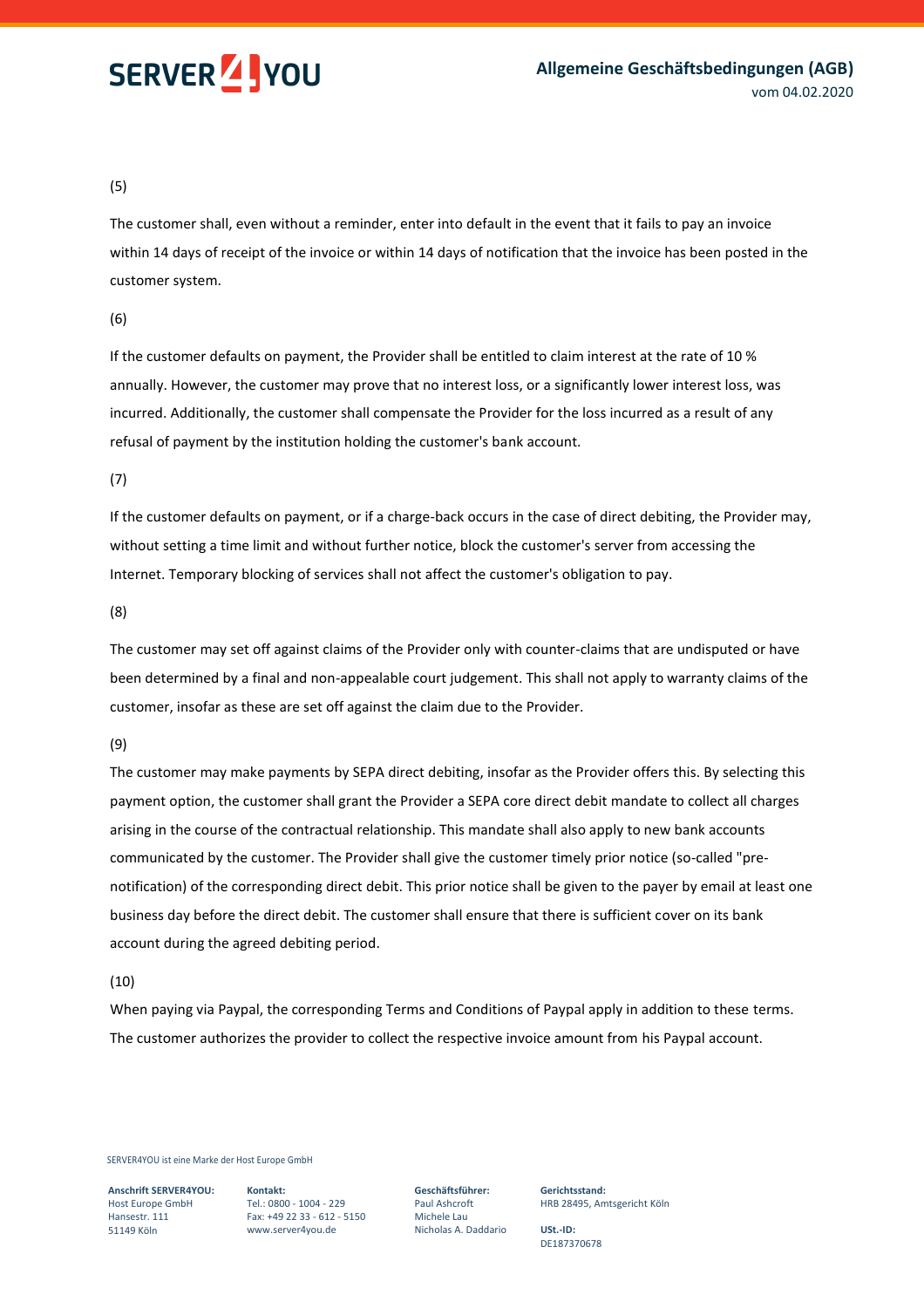

### **§ 4 Conclusion of the Contract, Contract Term, Termination**

(1)

The contract shall come into being upon the Provider's acceptance of the customer's offer of a contract. Acceptance shall either be specifically declared, or the Provider's commencement of execution of the service shall be regarded as acceptance.

(2)

The minimum contract term for all products is 1 month, contracts with a start date before 19.11.2010 have a contract term of 1, 12 or 24 months.

The notice period for contracts with 12 or 24 month terms is at least three months before the end of the contract term. Contracts with a monthly term can be canceled at any time to the end of the current monthly period.

(3)

The right to terminate the contract without prior notice for good cause shall remain unaffected hereby. In particular, the Provider shall have good cause, if the customer

- fails to show, despite repeated reminders from the Provider, that the fees still outstanding are expected to be settled, but no later than at such time as the customer enters into arrears with the payment of charges equal to two months' basic charges;
- sculpably breaches a material contractual duty, and the customer fails to provide redress within a reasonable period despite a warning;
- breaches statutory prohibitions, in particular by violating legal provisions relating to copyrights, competition, name rights or data privacy;
- publishes National Socialist, racist or radical content or illegal content in any other form.

(4)

Any notice of termination shall only be effective in writing. Customers may also give notice of termination by email, if this satisfies the electronic form under Section 126a BGB [German Civil Code] (so-called qualified electronic signature). Insofar as the Provider makes available a corresponding feature for giving notice of termination, notice of termination of the contract may also be effectively given within the customer system. Notwithstanding the previous regulations, consumers (acc. to § 13 BGB) can always give notice of termination in text form.

SERVER4YOU ist eine Marke der Host Europe GmbH

**Anschrift SERVER4YOU:** Host Europe GmbH Hansestr. 111 51149 Köln

**Kontakt:** Tel.: 0800 - 1004 - 229 Fax: +49 22 33 - 612 - 5150 www.server4you.de

**Geschäftsführer:** Paul Ashcroft Michele Lau Nicholas A. Daddario **Gerichtsstand:** HRB 28495, Amtsgericht Köln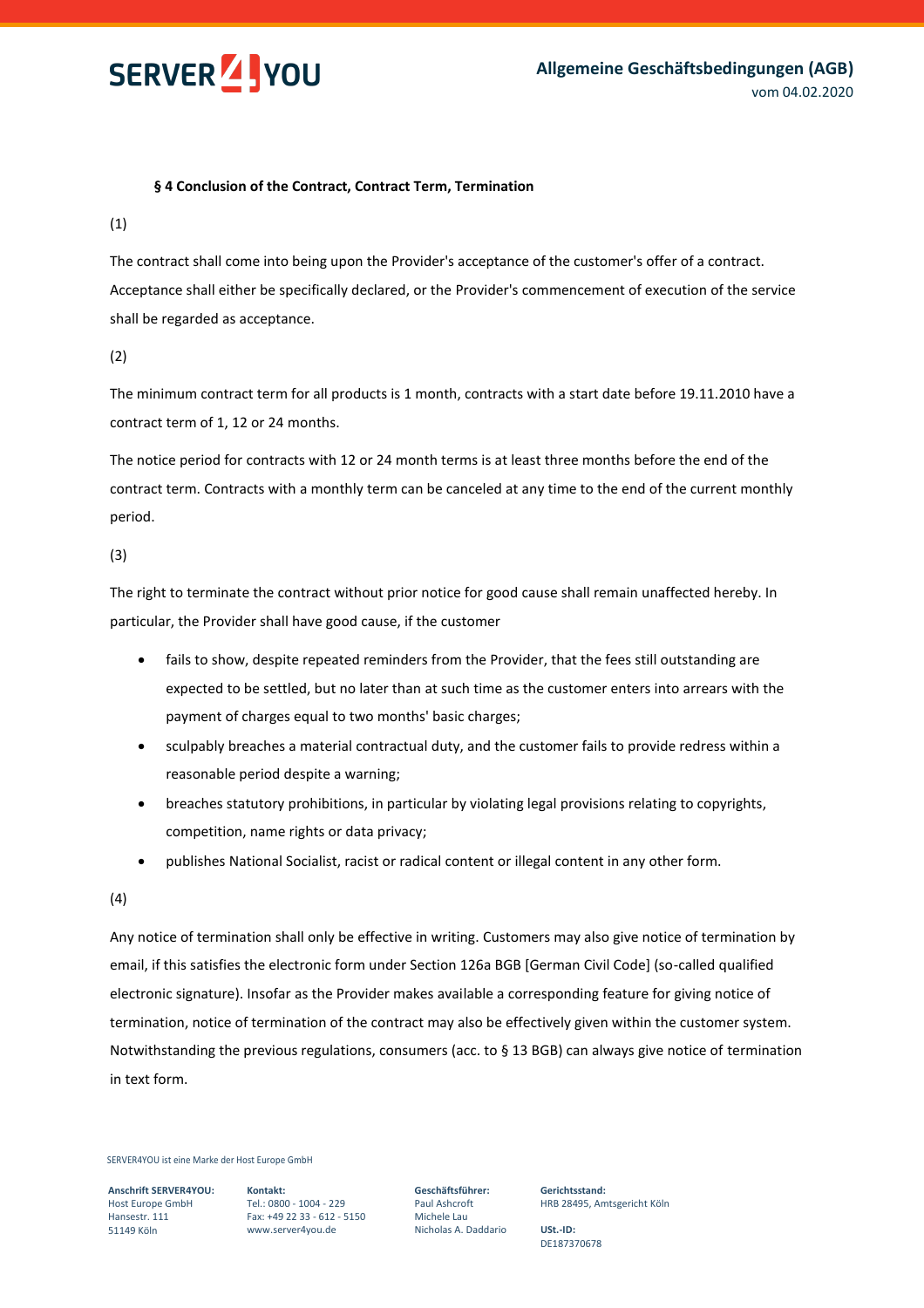

# (5)

The domain registration relationship shall, as regards notice of termination, be governed by provisions partly deviating herefrom, which are set out in Section 12 of these General Terms and Conditions of Business.

### **§ 5 Warranty**

# (1)

The customer shall give the Provider prompt notification of defects and make every effort to support the Provider in the course of any possible rectification of defects, in particular by taking all reasonable data security measures.

(2)

The Provider points out that, under the present state of the art in terms of technology, it is not possible to create hardware and software that functions faultlessly in all combinations of use or that can be protected against all manipulation by third parties. The Provider does not guarantee that hardware and software used or provided by the Provider shall satisfy the customer's requirements and be suitable for certain applications, or that this hardware and software shall be crash-proof, bug-free and free from malware. The Provider merely warrants in relation to the customer that the hardware and software used or provided by the Provider shall, at the time when it is made available, essentially function in accordance with the manufacturer's service specifications, provided that it is operated under normal operating conditions and is normally maintained.

# **§ 6 The Customer's Duties**

# (1)

In respect of all data that the customer transfers to the Provider's servers, the customer shall make, itself or through third parties, daily updated back-up copies, which shall not be stored on the server itself, in order to ensure that the data can be restored quickly and at low cost in the event of any system failure. In the event of data loss, the customer shall, free of charge, once again upload the data stocks concerned onto the Provider's servers and restore configurations.

(2)

The customer represents and warrants that the details provided by it are accurate and complete. It undertakes to promptly inform the Provider of every change of its contact details provided, and of every change of its other data required for the implementation of the contract.

SERVER4YOU ist eine Marke der Host Europe GmbH

**Anschrift SERVER4YOU:** Host Europe GmbH Hansestr. 111 51149 Köln

**Kontakt:** Tel.: 0800 - 1004 - 229 Fax: +49 22 33 - 612 - 5150 www.server4you.de

**Geschäftsführer:** Paul Ashcroft Michele Lau Nicholas A. Daddario **Gerichtsstand:** HRB 28495, Amtsgericht Köln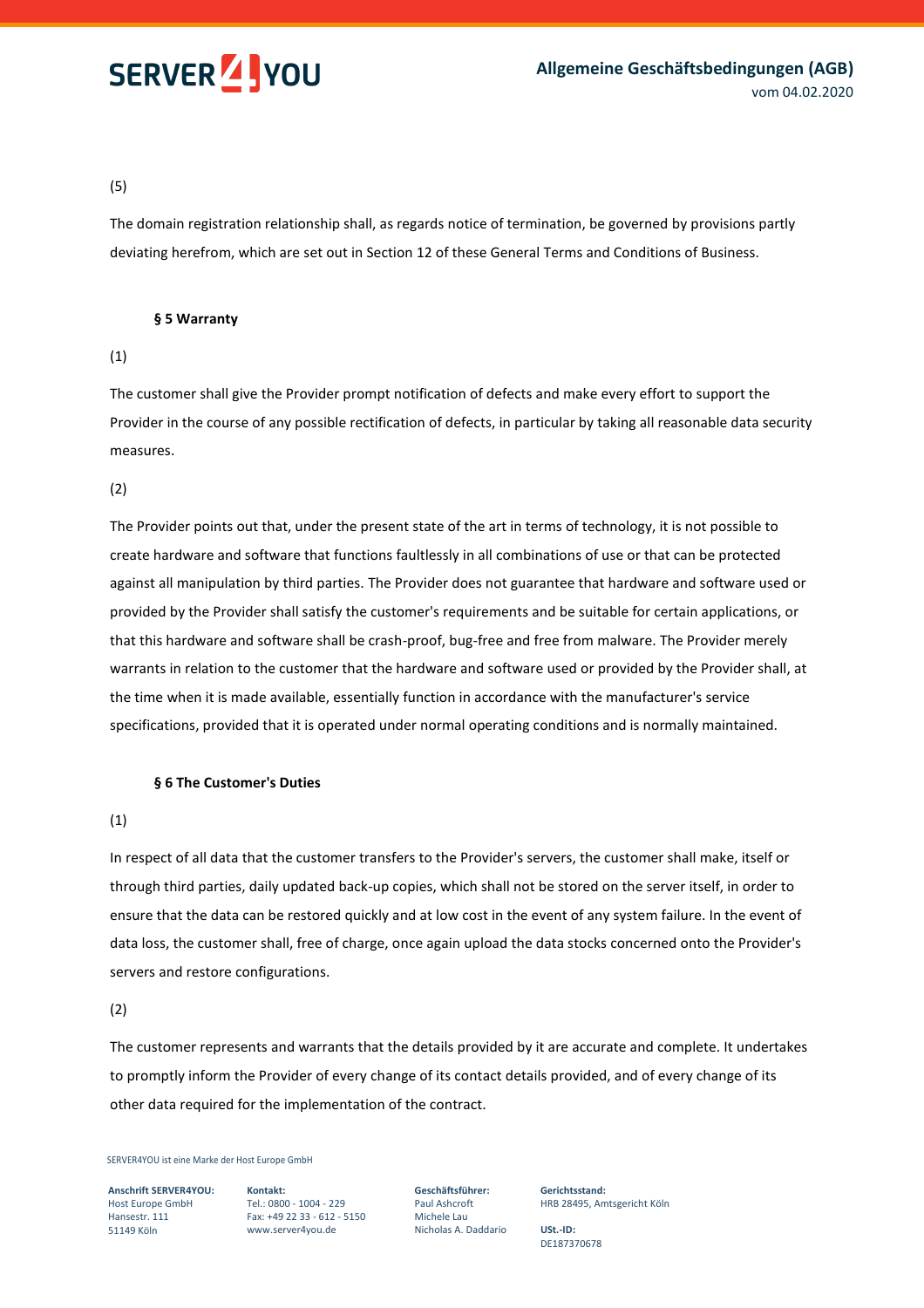

# (3)

The customer shall not offer or distribute on the rented server without authorisation any copyright-protected content. In particular, it shall not be permissible to operate so-called P2P exchange markets, download services or streaming services via which any copyright-protected content can be distributed without authorisation. Moreover, the customer shall not make available any links that refer to P2P exchange markets, download services, streaming services or their content.

# (4)

The customer shall be prohibited from using the server for directly sending SPAM emails or (D)DOS attacks, and shall not operate on the server any open email relays or other systems via which SPAM emails or (D)DOS attacks can be distributed. Nor shall the customer be permitted to operate IRC-related services (Internet Relay Chat) such as for example Shells, Bouncer or Eggdrops.

# (5)

When organising its IT project, the customer shall forgo technologies that cause the Provider's facilities to be excessively used. Websites containing these technologies may be excluded by the Provided from third-party access until the customer has removed/deactivated these technologies. This shall not apply to servers available to the customer for the customer's sole use (dedicated hardware).

# (6)

Furthermore, the resources made available by the Provider shall not be used by the customer for any acts that violate statutory prohibitions, good morals or third-party rights (copyrights, trademark rights, name rights, data privacy rights etc.). In particular, this includes the following acts:

- 1. unauthorised intrusion into third-party computer systems (e.g. hacking);
- 2. obstruction of third-party computer systems by sending/forwarding data flows and/or emails (e.g. DoS/DDoS attacks/spam/email bombing);
- 3. searching for open access to computer systems (e.g. port scanning);
- 4. falsifying IP addresses, email headers or news headers, or spreading malware.

# (7)

The customer shall not be permitted to register its website on search engines, if and insofar as the customer violates statutory prohibitions, good morals or third-party rights by using keywords or similar techniques in its registration.

### SERVER4YOU ist eine Marke der Host Europe GmbH

**Anschrift SERVER4YOU:** Host Europe GmbH Hansestr. 111 51149 Köln

**Kontakt:** Tel.: 0800 - 1004 - 229 Fax: +49 22 33 - 612 - 5150 www.server4you.de

**Geschäftsführer:** Paul Ashcroft Michele Lau Nicholas A. Daddario **Gerichtsstand:** HRB 28495, Amtsgericht Köln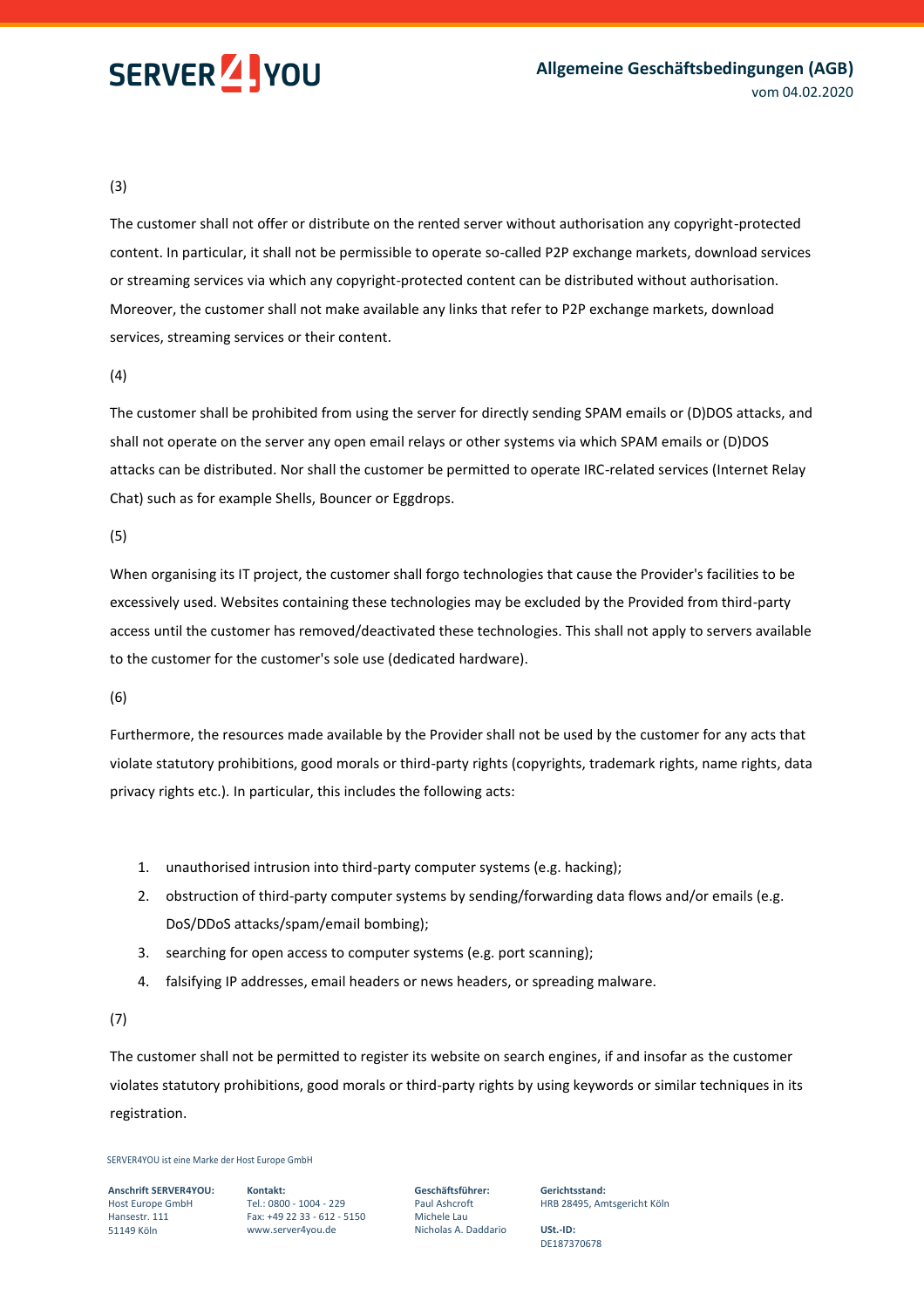

# (8)

If the customer breaches any of its above obligations, the Provider may, with immediate effect, discontinue its services or block access to the customer's information. The right to assert damage claims shall remain expressly reserved. In the event of serious or repeated breaches, the Provider shall be entitled to a special right of termination.

# **§ 7 Server Administration**

# (1)

Unless otherwise agreed upon, the Provider shall grant the customer full and sole administration rights to the server rented. Only the customer, not the Provider, shall possess the customer's individual administration password to the server. Consequently, it shall be impossible for the Provider to administer the server rented by the customer. The customer shall, therefore, be exclusively and solely responsible, at its own expense and risk, for the administration and security of its server. It shall be the customer's duty to install necessary security software, keep itself constantly informed of vulnerabilities that become known and independently rectify these vulnerabilities. The installation of maintenance programmes or other software that the Provider makes available or recommends shall not release the customer from this obligation.

# (2)

The Provider shall provide the customer with technical support only to the extent agreed upon by contract. Beyond this, the Provider shall not grant the customer any free support services. The Provider shall not provide direct support for the customer's customers, unless otherwise agreed upon in writing.

# (3)

If the provider provides additional services without additional remuneration, the customer has no claim to performance on their provision. The Provider is entitled to discontinue, modify or offer such services, which have previously been provided free of payment, within a reasonable period of time. In such a case, the provider will inform the customer in good time.

# (4)

Insofar as permanent IP addresses are made available to the customer, the Provider shall have the right to alter the IP address(es) allocated to the customer, if this is necessary for technical or legal reasons.

SERVER4YOU ist eine Marke der Host Europe GmbH

**Anschrift SERVER4YOU:** Host Europe GmbH Hansestr. 111 51149 Köln

**Kontakt:** Tel.: 0800 - 1004 - 229 Fax: +49 22 33 - 612 - 5150 www.server4you.de

**Geschäftsführer:** Paul Ashcroft Michele Lau Nicholas A. Daddario **Gerichtsstand:** HRB 28495, Amtsgericht Köln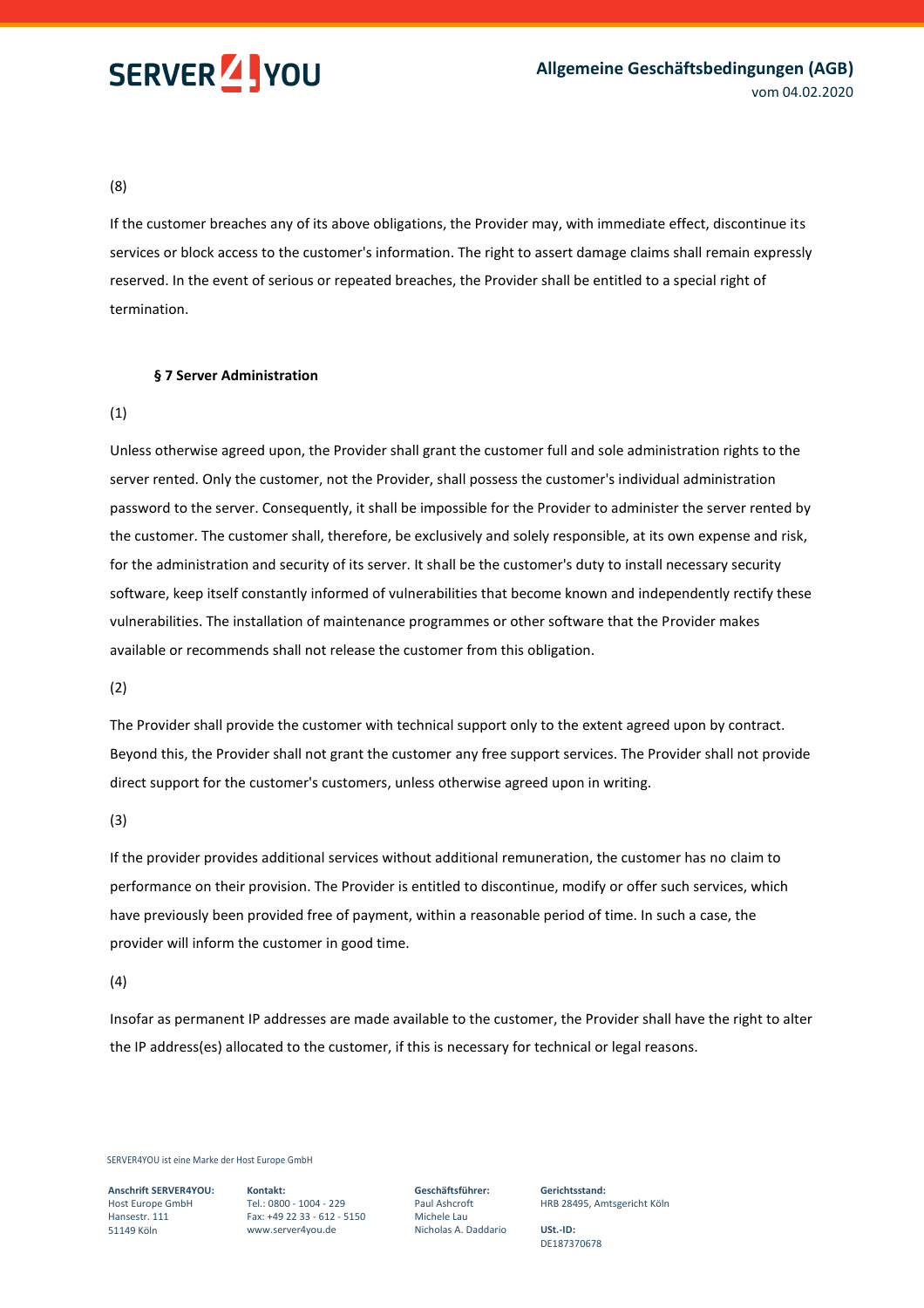

(5)

If necessary and reasonable, the customer shall co-operate with simple configuration changes, e.g. by reentering its access details or making simple changes to its systems.

(6)

The customer shall configure its programmes in such a way that they automatically re-start in the event that the hardware or the operating system is rebooted.

(7)

The customer shall set up and administer its server in such a manner that the security, integrity and availability of the networks, other servers, software and data of third parties are not put at risk.

# **§ 8 Liability**

(1)

The Provider shall, regardless of the legal basis, be liable only in accordance with the following provisions.

(2)

In cases of wrongful intent or gross negligence, the Provider shall be liable in accordance with the statutory provisions.

(3)

In cases of slight negligence, the Provider shall be liable only in the event of a breach of a material contractual duty whose fulfilment is a prerequisite for proper implementation of the contract and whose observance may normally be expected by the customer (material contractual duty). In such cases, the Provider shall be liable only up to the sum of the foreseeable loss typical of this type of contract.

(4)

In cases of slight negligence, liability for all other loss, in particular consequential loss, collateral loss or lost profit, shall be excluded.

(5)

The above limitations shall not apply in cases of mortal injury, physical harm or health damage, or in cases of liability under the Produkthaftungsgesetz [Product Liability Act].

SERVER4YOU ist eine Marke der Host Europe GmbH

**Anschrift SERVER4YOU:** Host Europe GmbH Hansestr. 111 51149 Köln

**Kontakt:** Tel.: 0800 - 1004 - 229 Fax: +49 22 33 - 612 - 5150 www.server4you.de

**Geschäftsführer:** Paul Ashcroft Michele Lau Nicholas A. Daddario **Gerichtsstand:** HRB 28495, Amtsgericht Köln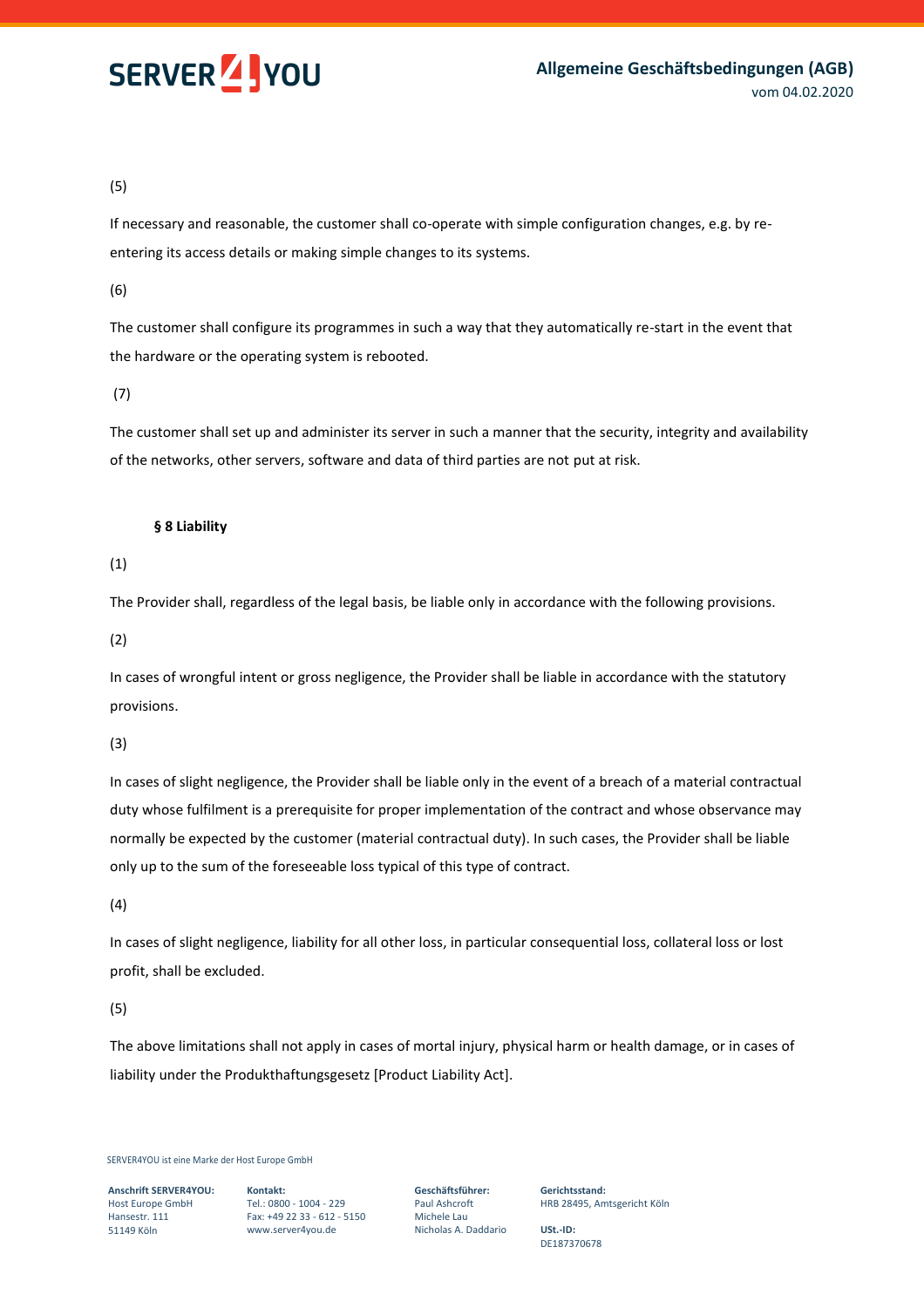

(6)

Insofar as the Provider's liability is excluded or limited, this shall also apply to the liability of the Provider's workers, other employees, representatives and authorised agents.

(7)

Insofar as the Telekommunikationsgesetz (TKG) [Telecommunication Act] is applicable, the provision on liability under Section 44a TKG shall, in any event, remain unaffected.

# **§ 9 Data Privacy**

The Provider shall collect, process and use the customer's personal data in accordance with the statutory provisions on data privacy. Supplementary information can be found in Host Europe GmbH's Data Privacy [Statement.](https://www.server4you.net/server4you_datastore/user_upload/170113_S4Y_Privacy_Policy_NET.pdf) Insofar as the customer was acquired via an intermediary, the customer irrevocably consents to the data necessary for the billing of commission being sent to the intermediary.

# **§ 10 Indemnification**

Internally, the customer shall indemnify the Provider against any and all third-party claims based on unlawful or illegal acts or substantive errors in the information made available by the customer. In particular, this shall apply to violations of the law on copyrights, trademarks, name rights, data privacy rights and competition, as well as in the event of breaches of Section 6 of this contract.

# **§ 11 Copyrights, Licence Agreements**

### (1)

Insofar as the Provider undertakes software developments and customised configurations for the customer or on behalf of the customer for third parties, the Provider shall transfer to the customer a non-exclusive right to use the software created and the configurations concerned on the Internet for the duration of the contractual relationship.

(2)

SERVER4YOU ist eine Marke der Host Europe GmbH In respect of the Provider's own software made available, or third-party software made available, the Provider grants the customer a non-exclusive (ordinary) right of use limited, in terms of time, to the term of the contract. Except with the Provider's consent, this right of use shall not be transferable by way of contract transfer, and no sublicences shall be granted to third parties. Continued usage after the contract has ended

**Anschrift SERVER4YOU:** Host Europe GmbH Hansestr. 111 51149 Köln

**Kontakt:** Tel.: 0800 - 1004 - 229 Fax: +49 22 33 - 612 - 5150 www.server4you.de

**Geschäftsführer:** Paul Ashcroft Michele Lau Nicholas A. Daddario **Gerichtsstand:** HRB 28495, Amtsgericht Köln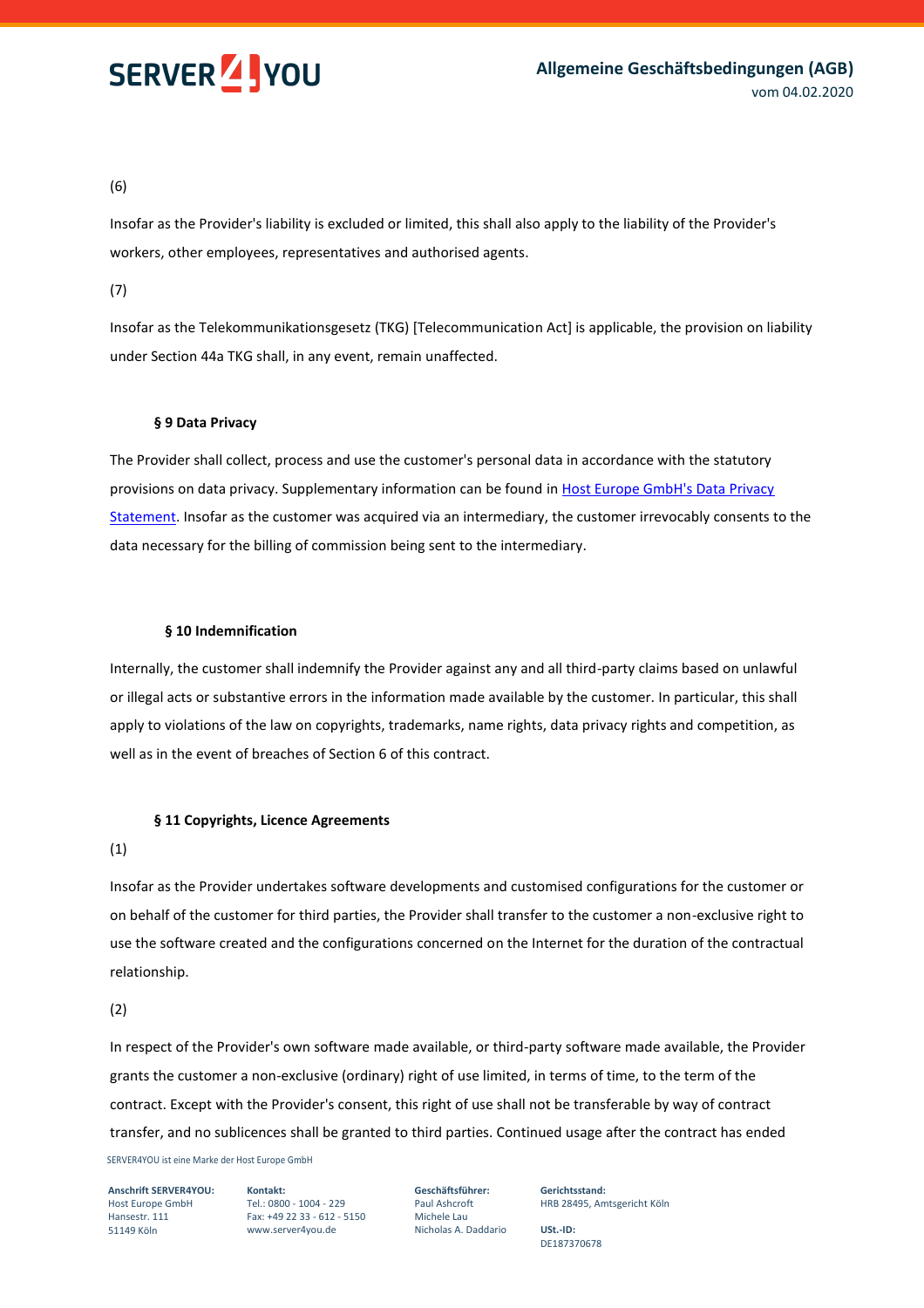

shall not be permitted. After the contract has ended, the customer shall delete copies of software made available.

(3)

The respective valid terms of licence of the software provider shall additionally apply to open source programmes. The Provider shall make these available to the customer on request. Insofar as the software provider's terms and conditions conflict with these Terms and Conditions, the software provider's terms and conditions shall take precedence.

(4)

Moreover, the terms of licence of the respective software manufacturers as well as, if relevant, the Provider's manufacturer- or software-specific additional terms and conditions shall apply.

(5)

Insofar as the customer itself administers or sets up or distributes licences on the servers, it shall be exclusively obliged to ensure correct licensing. The Provider shall be entitled to carry out audits in order to check that the customer's servers conform with the contractual agreements and provisions, in particular terms of licence. Within the framework of these audits, the Provider shall, in particular, be entitled to check whether the customer has procured a sufficient number of software licences. The customer shall co-operate with these audits.

(6)

For Microsoft products: Some services offered by the Provider are provided to the Customer directly by Microsoft; the Provider remains the Customer's contractual partner in this case. The usage of Microsoft Office 365 Services is subject to the Microsoft End User Licence Agreement ("Ms EULA") and the Microsoft Cloud Agreement, which are both part of this agreement, including regulations regarding data protection and data handling. The Customer is aware and accepts that Microsoft may use, store or process his data (including personal data) in accordance with the Microsoft Cloud Agreement. By booking Microsoft products, the Customer accepts the appropriate Microsoft regulations and policies.

# **§ 12 Internet Domains**

(1)

Insofar as the customer has a domain registered via the Provider, the contract shall be brought about directly between the customer and the respective allocation body or registrar. In this respect, the Provider shall act on

SERVER4YOU ist eine Marke der Host Europe GmbH

**Anschrift SERVER4YOU:** Host Europe GmbH Hansestr. 111 51149 Köln

**Kontakt:** Tel.: 0800 - 1004 - 229 Fax: +49 22 33 - 612 - 5150 www.server4you.de

**Geschäftsführer:** Paul Ashcroft Michele Lau Nicholas A. Daddario **Gerichtsstand:** HRB 28495, Amtsgericht Köln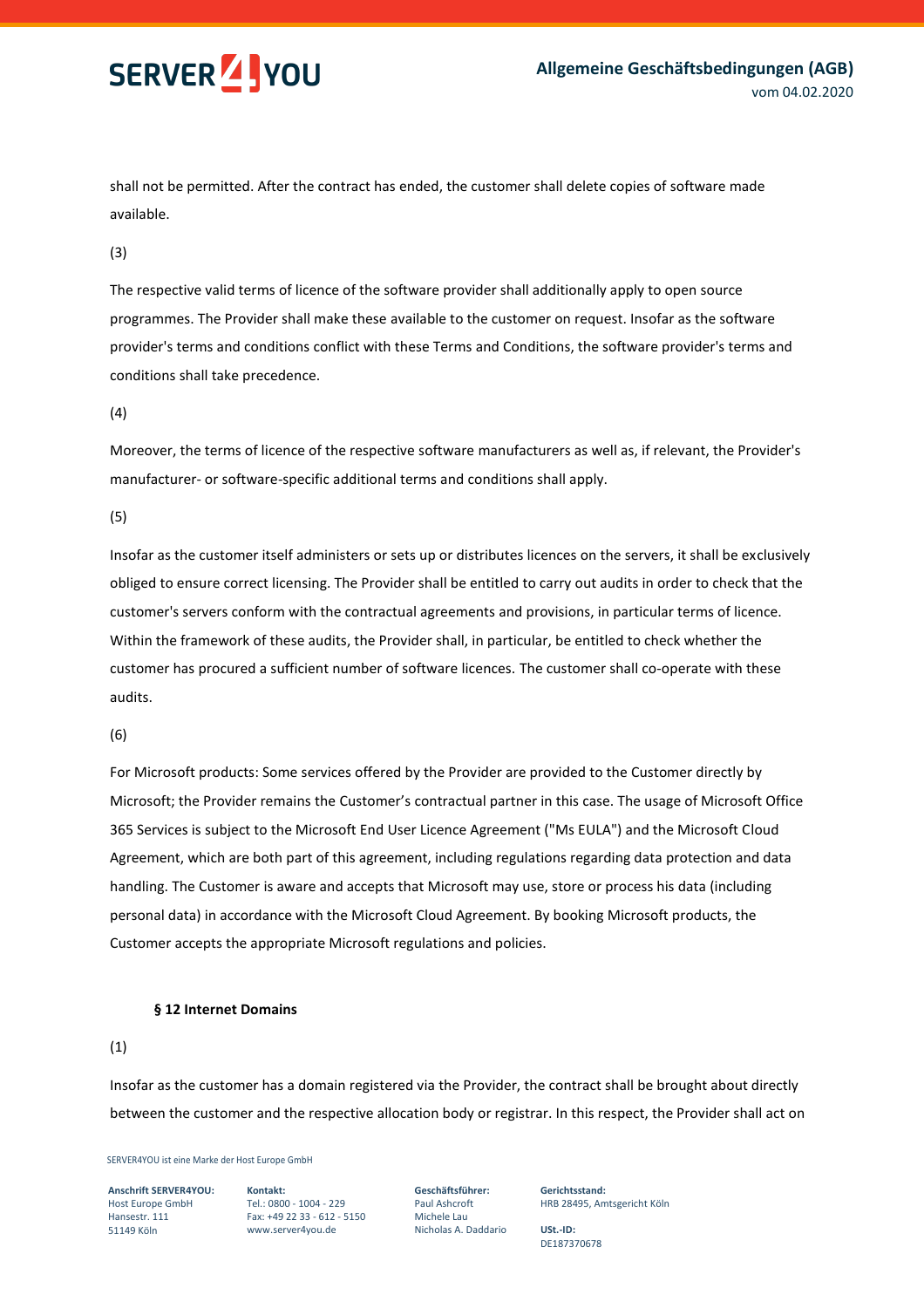

behalf of the customer under an agency relationship. Therefore, the relevant terms of registration and guidelines of the respective allocation body or registrar shall apply. Insofar as these conflict with these GT&Cs of the Provider, the respective terms of registration and guidelines shall take precedence over the Provider's GT&Cs.

(2)

An automated procedure shall be used for registering domains. The Provider shall have no influence over the allocation of domains. Therefore, the Provider does not warrant that the domains applied for on behalf of the customer will be allocable (delegated), or that such domains will be free from third-party rights.

(3)

The customer shall, in a reasonable manner, co-operate with the registration, transfer and deletion of domains and with the alteration of entries in the databases of the allocation bodies.

(4)

The customer warrants that its domains and the content retrievable thereunder shall not violate any statutory provisions or infringe any third-party rights. Depending upon the type of domain or, as the case may be, the objective of the content relating thereto, other national legal systems shall be equally observed.

(5)

If a third party satisfactorily shows that its rights are being infringed by domains or content, or if an infringement of its rights is deemed to be probable on the basis of objective circumstances to the Provider's satisfaction, the Provider may temporarily block the content and take measures to make the domain concerned inaccessible.

# (6)

The customer shall indemnify the Provider against third-party compensation claims based on impermissible use of an Internet domain or content relating thereto.

(7)

If the customer forgoes a domain in relation to the respective allocation body or registrar, it shall give the Provider prompt notification thereof.

(8)

In principle, termination of the contractual relationship with the Provider shall not affect the respective registration contract existing between the customer and the allocation body or registrar concerning a domain.

SERVER4YOU ist eine Marke der Host Europe GmbH

**Anschrift SERVER4YOU:** Host Europe GmbH Hansestr. 111 51149 Köln

**Kontakt:** Tel.: 0800 - 1004 - 229 Fax: +49 22 33 - 612 - 5150 www.server4you.de

**Geschäftsführer:** Paul Ashcroft Michele Lau Nicholas A. Daddario **Gerichtsstand:** HRB 28495, Amtsgericht Köln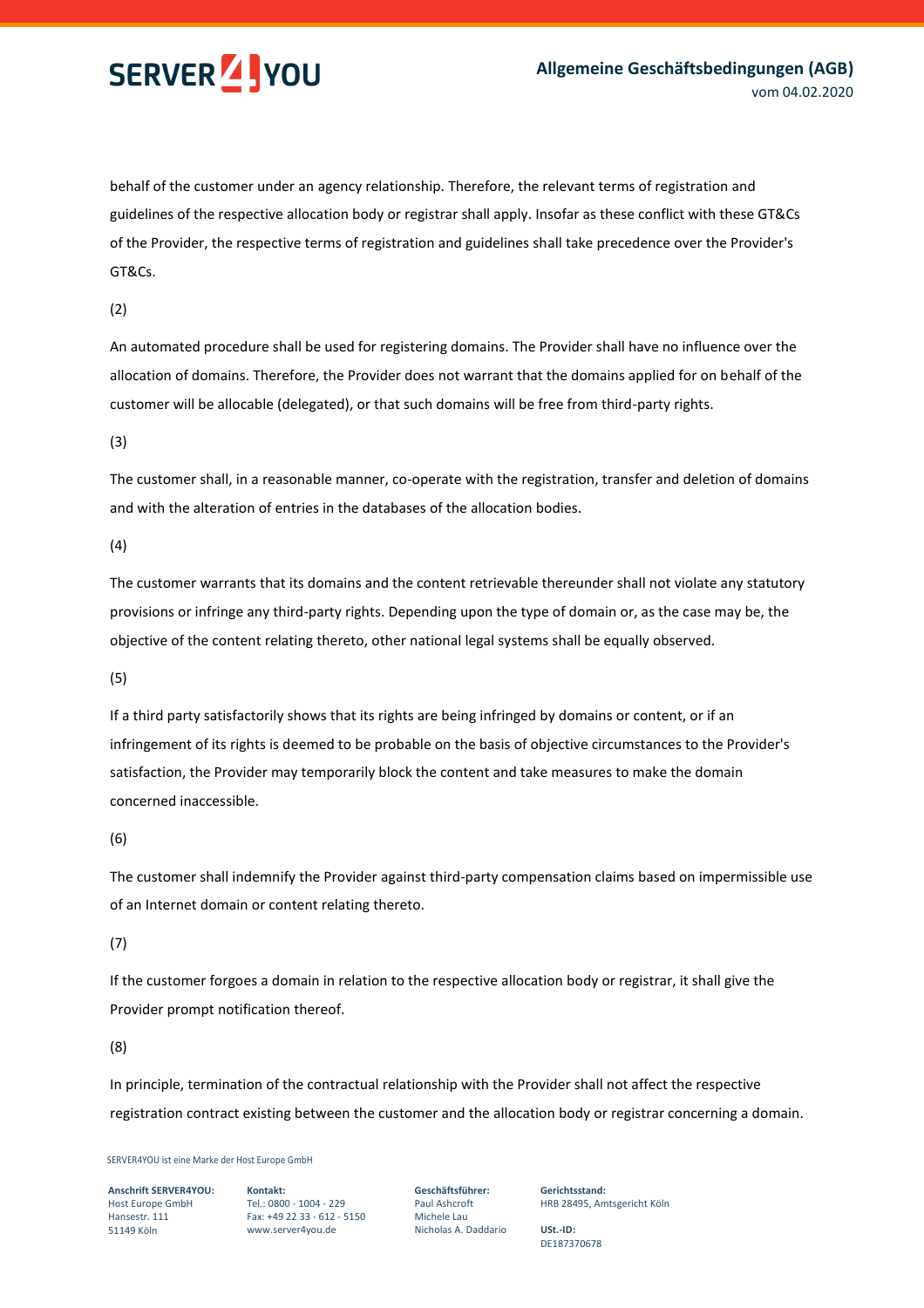

However, any termination requests concerning the registration relationship shall be sent to the Provider, as the Provider administers the domain for the domain holder, and any notifications by the domain holder, including notices of termination of the contract, are normally to be sent to the respective allocation body or registrar via the Provider.

### (9)

Therefore, termination of the contractual relationship with the Provider by the customer shall simultaneously bring about effective termination of the registration relationship concerning a domain only if the customer has expressly declared in writing that the domain is (also) to be terminated and can be deleted. If the customer is not also the domain holder, any termination or deletion request shall require the written consent of the domain holder or the admin-c.

### (10)

Insofar as the customer submits a domain termination request late, i.e. after the notice period has expired, the Provider shall promptly forward this request to the registration body. However, it is pointed out that, if the customer fails to issue in due time a termination request concerning the domain registration contract, and if this causes the term of the domain registration to be extended in relation to the allocation body or the registrar, the customer shall remain obliged to pay the fee for the extended period.

### (11)

If the customer terminates the contractual relationship with the Provider without issuing any express instruction regarding what is to happen to the domains registered via the Provider hitherto, the obligation to pay a fee for the domains shall likewise remain in effect until further notice. If a request that the customer submit a written declaration relating to the domains within a reasonable period is sent to the customer to the email address provided by the customer, and the customer fails to heed this request, the Provider shall be entitled to place the domains under the direct administration of the respective allocation body, or release the domains in the customer's name. The same shall apply mutatis mutandis in the event that the Provider terminates the contractual relationship with the customer.

### (12)

If the customer does not place domains under the administration of another provider by at the latest the date when the agency contract between the customer and the Provider concerning the administration of the domain ends, the Provider shall be entitled to place the domains under the direct administration of the respective allocation body, or release the domains in the customer's name. In particular, this shall also apply in

SERVER4YOU ist eine Marke der Host Europe GmbH

**Anschrift SERVER4YOU:** Host Europe GmbH Hansestr. 111 51149 Köln

**Kontakt:** Tel.: 0800 - 1004 - 229 Fax: +49 22 33 - 612 - 5150 www.server4you.de

**Geschäftsführer:** Paul Ashcroft Michele Lau Nicholas A. Daddario **Gerichtsstand:** HRB 28495, Amtsgericht Köln